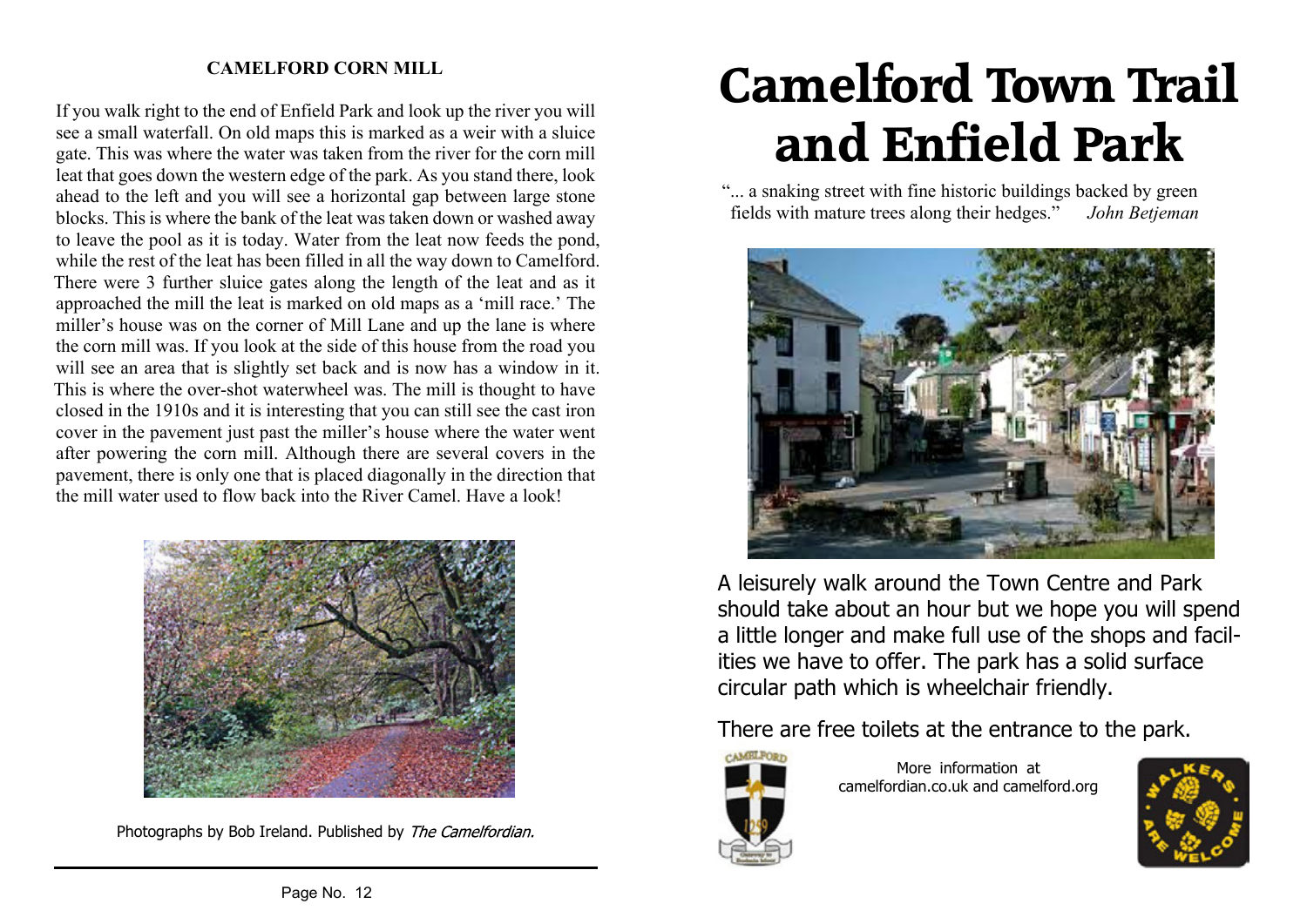## **Camelford - Historic Town Trail From Churchfield Car Park:**



(1) **St Thomas Church,** adjoining the car park, was built in 1938. The parish church is at Lanteglos, about 1.5 miles from the town, originally Norman. In 1311 the Camelford burgesses (leading

citizens) built their own chapel near the river crossing in the town and dedicated it to St Thomas of Canterbury. However, this was despoiled at the Reformation, fell into disrepair and was eventually demolished. The name alone remains to connect the old with the new. There is a plaque near the entrance to the park to commemorate the site.

Because Bodmin Moor presented such difficult terrain for travellers (John Wesley got lost there in 1743), the old roads skirted round to north and south, and Camelford was an important staging post on the northern route. In the mid-18th century there was a great move to improve the main



through roads and Turnpike Trusts were formed. Money for the work was raised by tolls; there were three toll-gates (turnpikes) on the roads into Camelford. The Reverend William Phillips, vicar of Lanteglos at the time, was an ardent supporter of the cause and made himself responsible for many of the granite milestones along the turnpike roads, some of which are still in place. The mail coaches, which also carried passengers, travelled regularly along this road.

# Why is it called Enfield Park?

A Mr Albert Carew Tingcombe was born in 1860. In 1880, Albert Tingcombe decided to go to London to find employment in one of the great wholesale warehouses. After many years struggling he became very successful and returned to Camelford in 1920. Having had a prosperous career, he purchased a field which he intended to lay out as a park and pleasure ground for the use of the residents of Camelford. He had a vision of running tracks, tennis courts, a bowling green and, for the children, a swimming pond (as it was then called).

The park was officially opened in August 1922. He named it Enfield Park because of his business success in "one of the most beautiful spots around London". Apparently the opening ceremony was the largest function since the Coronation (1911) owing to free tea being given to children, and the large attendance .



The people of Camelford at the opening of the park in 1922 from the Camelford History & Archive Trust.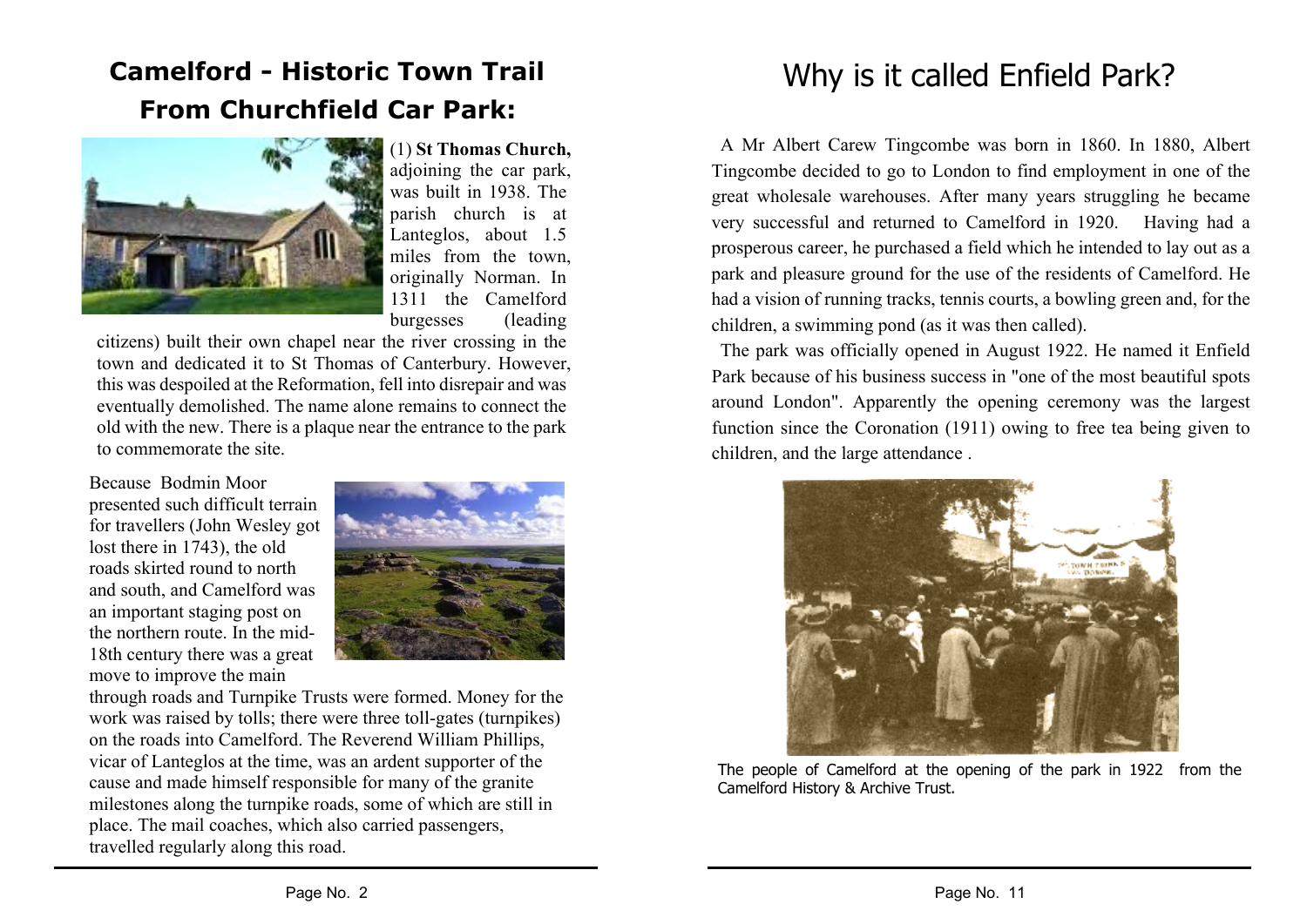

### **Enfield Park**



The park has a circular path which takes you along the upper side and along the river's edge. There is a pond with a decked observation area to enable you to look for pondlife safely. The wooden bridge offers you an alternative route out of the park and into Slaughterbridge via Trefrew Road.





#### **Access**

Near the entrance to the park is a fully enclosed children's play area with benches and tables for picnics.

To make sure that disabled children could enjoy the park, Camelford succeeded in obtaining an Aiming High for Disabled Children grant in 2011 and installed a wheelchair accessible roundabout and a basket swing. The site has 3 level entrances and an accessible toilet 50m away. Fitness equipment for adults has also been installed.

**Flora and fauna** The far end of the park has been designated a Site of Special Scientific Interest (SSSI) status due to the presence of otters and bullhead fish which are protected species only to be found in clean water. Herons, kingfishers, dippers and yellow wagtails are often seen along the river and if you are lucky you may see deer .

### **Dogs**

It is possible to exercise your dog providing it is on a lead. There are waste bins along the path.

**(2) The Town Jail:** Crossing the road from the car park you come to a long building (now Sleeps) which was once the town jail. where during the Napoleonic wars it is said that many French prisoners of war were locked up. During the First World War it became a cheese factory and, later, it was used as an army barracks and nursing home.





Turn towards the bridge and cross the entrance to **College Road,** so called because Sir James Smith's Grammar School was there (about 100 yards up ) from 1894 until the new comprehensive school was built in 1962 at the top of the town. Until recently it

was used by Camelford Council for offices.

The original foundation was endowed in 1679 by Sir James Smith, MP for the town, but because of "misappropriation of the funds" the school did not function until the 19th century. The present school, at the top of the town, was opened in 1962 and dedicated to Sir James Smith as the first man to support education in the town. It was the first comprehensive school in Cornwall and was the brainchild of the then headmaster, Kenneth Sprayson, who was awarded the MBE for his contribution to education in Cornwall.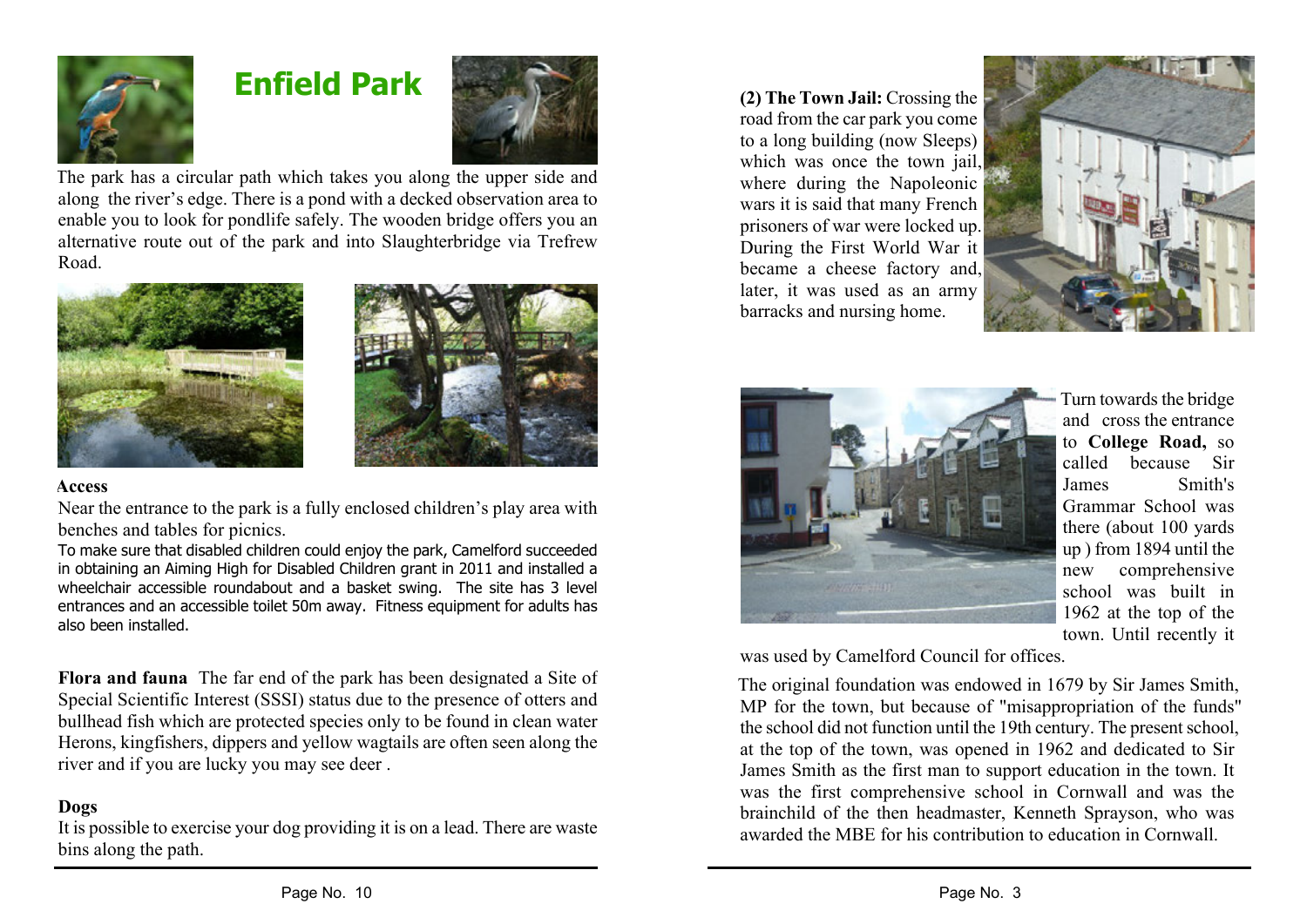

**(3)** The handsome **Bridge House**, on the left, shows that by the mid-17th century, Camelford was a sufficiently prosperous place to be deemed suitable for a<br>substantial "gentleman's "gentleman's residence". Looking back at the gable-end of the house from the bridge you can see how the roof was raised

(probably in the late-18th century) to accommodate a third story, making the house even more imposing. The name of the town tells us the earliest crossing of the River Camel at this point was a ford, but certainly there has been a bridge here since 1521, when there are records of it being repaired. Probably the earliest one was of timber, to be superseded later by stone.

As carts and carriages got bigger and heavier, the bridge would have been strengthened and widened. More recently, the river bed underneath has been deepened, to accommodate the floodwater after heavy rain, which used to flood the lower part of the town.

**(4) The Mason's Arms**: Shortly after crossing the bridge, you will come to the Mason's Arms on the left, obviously a coaching inn with its two big archways. The earliest part of the building (c1600) is that on the right and it was progressively extended



down the street in the next 200 years. Behind the pub, in what was once the stable yard, are three tall posts, all that remains of the stables where jingles, or small carts, were kept. In 1755 the inn was described as "that ancient commodious and well-accustomed inn .... situated in the great post road from London to Falmouth".



**(14)** The large white house on the other side of the bridge is known as the Manor House or simply **Camelford House**. Its most famous owner was Thomas Pitt 2nd and last Baron of Camelford, cousin of William Pitt, the Prime Minister. During a short but adventurous life, Lord Camelford ran away

from school to join the Navy at the age of 14, was shipwrecked, flogged and court-martialled; he travelled secretly to France planning to assassinate Napoleon and was finally killed in a duel at the age of 29.

**There is, of course, much more to see in the town and several of the shops and businesses offer tourist information. They will display this logo in the window.**



Things to find out

- 1. Where is the smallest window in the town?
- 2. Who was Samuel Pollard?
- 3 Where is the town water pump?
- 4 Why is the town called Camelford?
- 5 When did we receive the Royal Charter?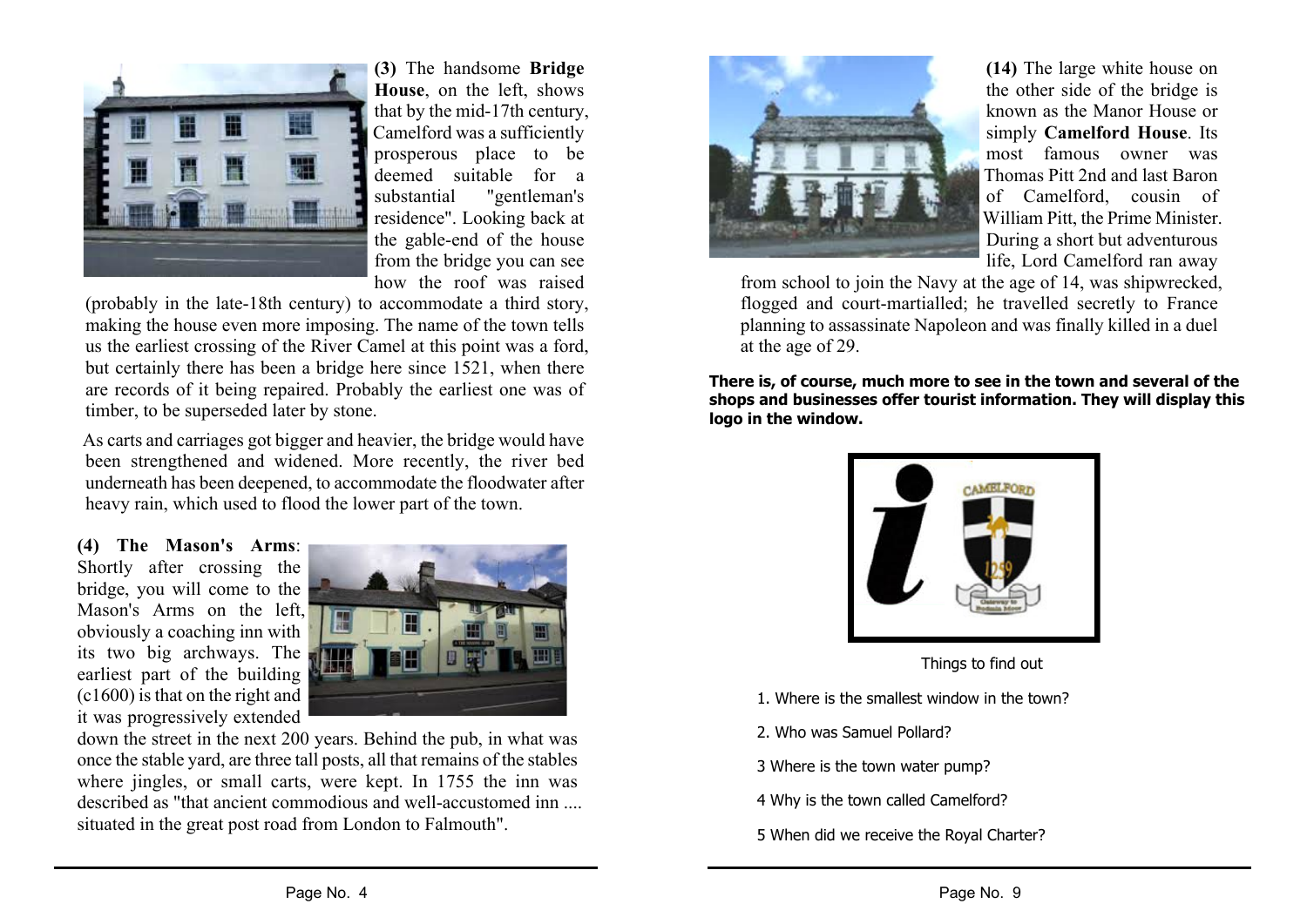The next turning on the left is **Mill Lane.** The old mill house is on the right-hand side of the lane, behind the shop on the corner. A leat from the River Camel turned the water-wheel and was then channelled under the road and so back to the river. The next door building was the grain store for the mill. Some years ago, workmen found that the spaces between the first-floor joists were choked with chaff, which had to be carted away by the sack full. Looking across the street, on the gable end of the building below the Mason's Arms, can be seen a tiny chink in the wall, through which the residents could read the time on the Town Hall clock.

Immediately before the bridge is the entrance to **Enfield Park,** which was presented to the town in 1922 by Albert Tingcombe, a Camelford tailor, who lived in Enfield for most of his working life and then returned to his birthplace. Previously on this site was the Acetylene Gas Company, which produced gas lighting in the town. The process involved adding water to calcium carbide, the resultant gas being piped into large storage containers. The old mill leat can still be traced along the upper edge of the park.



At this point you may wish to visit the park or continue up the hill and back to the car park. A brief history of the park begins on page 10.



**(5)** Next door but one is the **"Free Methodist Chapel"**. This was built in 1837 by a group of Wesleyans who had rebelled against the "despotic and tyrannical" organisation of the Central Methodist Conference and had been banned from the original chapel in Back Street. At the time of its opening, the

chapel was described in the "West Briton" as "a neat building and an ornament to the town".

**(6)** Just up the road, where Chapel Street forks off to the right, stands the **Town Hall,** topped with a weather-vane in the shape of a golden camel. It was built in 1806 by the Duke of Bedford. Originally the ground floor was a market house, with the main entrance in the centre, facing the road. The upper chamber is reached from Chapel Street by a double flight of granite steps and in 1906, was still the meeting place

for the Petty Sessions, County Court and the Education Committee. The building is now the town library. By the entrance can be seen an old bell, presented to the town by the Mayor, W Prideaux, in 1699. It used to hang in the cupola (the small dome over the clock tower) and served to warn townspeople of fire or any other calamity. The stained glass "Venetian" window above this entrance carries the old borough's arms and was a gift to the town from T E Wakefield in 1933.